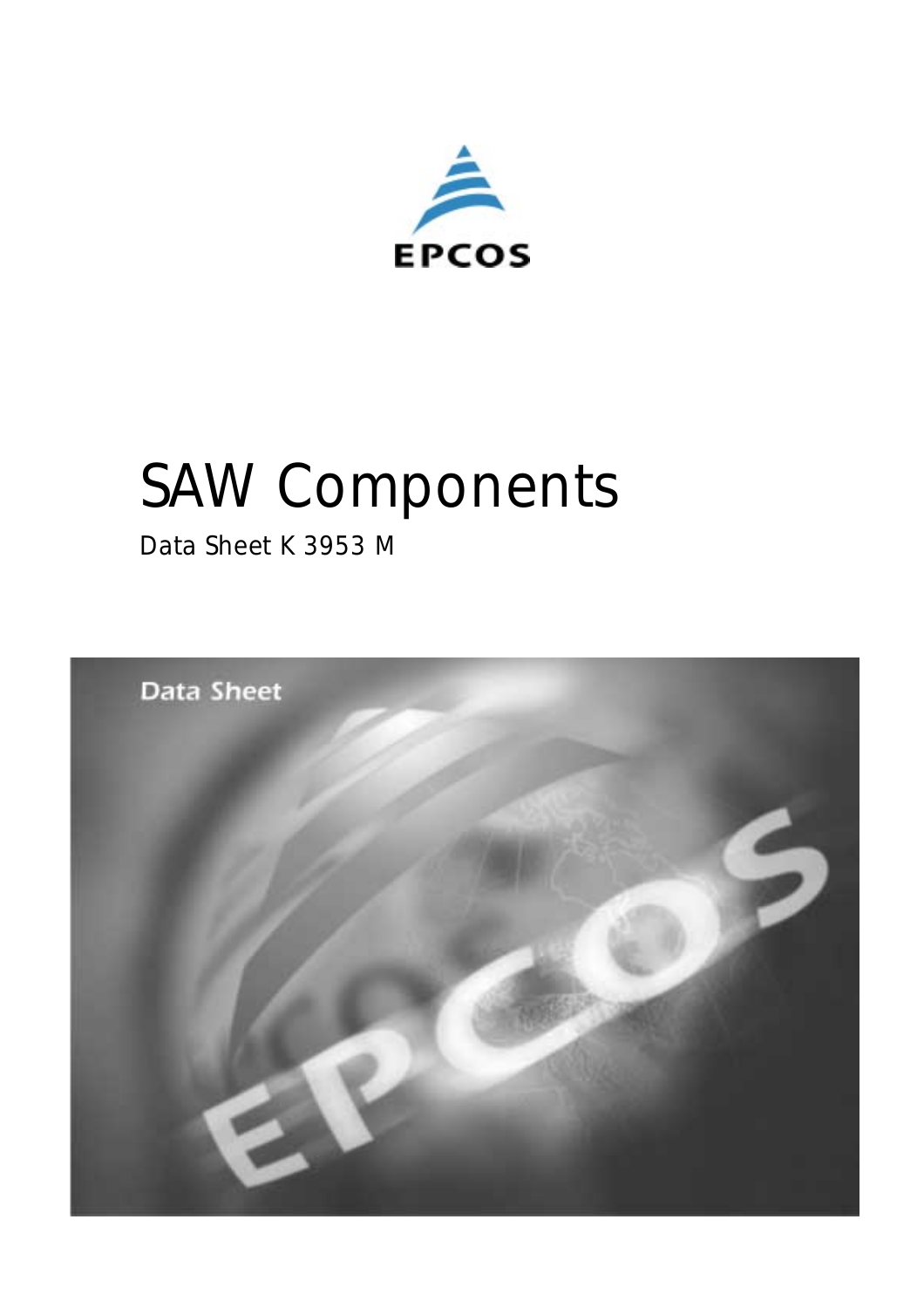

# **SAW Components K 3953 M**

**IF Filter for Video Applications 33,90 MHz and 38,90 MHz**

# **Data Sheet**

- B/G
- D/K
- I
- L/L'

## **Features**

- TV IF filter with Nyquist slopes at 33,90 MHz and 38,90 MHz
- Constant group delay
- Suitable for CENELEC EN 55020

#### **Terminals**

■ Tinned CuFe alloy

**Standard** Plastic package **SIP5K**



. . . . .

Dimensions in mm, approx. weight 1,0 g

#### **Pin configuration**

- 1 Input
- 2 Input ground
- 3 Chip carrier ground
- 4 Output
- 5 Output



| Type     | <b>Ordering code</b> | <b>Marking and package</b><br>according to | <b>Packing</b><br>according to |  |  |
|----------|----------------------|--------------------------------------------|--------------------------------|--|--|
| K 3953 M | B39389-K3953-M100    | C61157-A1-A15                              | F61074-V8067-Z000              |  |  |

## **Maximum ratings**

| Operable temperature range | $I_A$             | $-25/+65$ | ◦⌒  |                       |
|----------------------------|-------------------|-----------|-----|-----------------------|
| Storage temperature range  | stg               | $-40/+85$ | °C. |                       |
| DC voltage                 | $V_{\mathsf{DC}}$ | 12        |     | between any terminals |
| AC voltage                 | "pp               | 10        |     | between any terminals |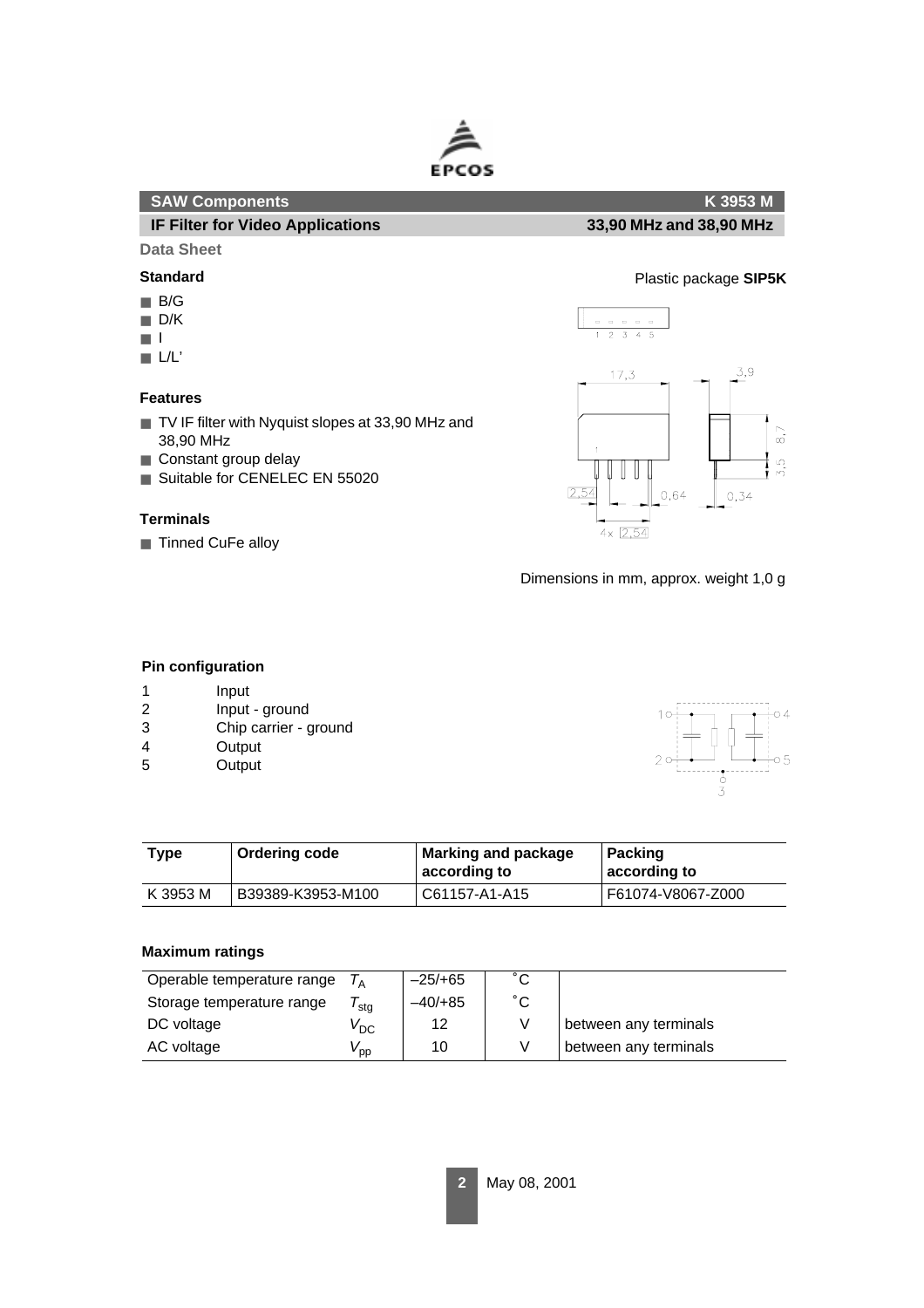

| <b>SAW Components</b>                                       |               | K 3953 M                  |      |                         |      |                        |  |
|-------------------------------------------------------------|---------------|---------------------------|------|-------------------------|------|------------------------|--|
| <b>IF Filter for Video Applications</b>                     |               |                           |      | 33,90 MHz and 38,90 MHz |      |                        |  |
| <b>Data Sheet</b>                                           |               |                           |      |                         |      |                        |  |
| <b>Characteristics</b>                                      |               |                           |      |                         |      |                        |  |
| Reference temperature:                                      | $T_A$ = 25 °C |                           |      |                         |      |                        |  |
| Terminating source impedance:                               |               | $Z_{\rm S} = 50 \Omega$   |      |                         |      |                        |  |
| Terminating load impedance:                                 |               | $Z_1 = 2 k\Omega    3 pF$ |      |                         |      |                        |  |
|                                                             |               |                           | min. | typ.                    | max. |                        |  |
| <b>Insertion attenuation</b>                                |               | $\alpha$                  |      |                         |      |                        |  |
| Reference level for the<br>37,40 MHz                        |               |                           | 12,0 | 13,5                    | 15,0 | dВ                     |  |
| following data                                              |               |                           |      |                         |      |                        |  |
| <b>Relative attenuation</b>                                 |               | $\alpha_{\text{rel}}$     |      |                         |      |                        |  |
| Picture carrier<br>38,90 MHz                                |               |                           | 5,0  | 6,0                     | 7,0  | dB                     |  |
| 33,90 MHz                                                   |               |                           | 6,3  | 7,5                     | 8,7  | dB                     |  |
| 34,47 MHz<br>Color carrier                                  |               |                           |      | 1,3                     |      | dB                     |  |
| Sound carrier<br>33,40 MHz                                  |               |                           | 20,0 | 24,0                    |      | dB                     |  |
| 32,90 MHz                                                   |               |                           |      | 54,0                    |      | dВ                     |  |
| 32,40 MHz                                                   |               |                           |      | 63,0                    |      | dB                     |  |
| 30,90 MHz<br>Adjacent picture carrier                       |               |                           | 48,0 | 62,0                    |      | dB                     |  |
| 31,90 MHz                                                   |               |                           | 48,0 | 59,0                    | —    | dB                     |  |
| 40,15 MHz                                                   |               |                           | 36,0 | 40,0                    | —    | dB                     |  |
| 40,40 MHz<br>Adjacent sound carrier                         |               |                           | 48,0 | 59,0                    |      | dB                     |  |
| 41,40 MHz                                                   |               |                           | 46,0 | 60,0                    |      | dB                     |  |
| 40,90 MHz                                                   |               |                           | 46,0 | 59,0                    |      | dB                     |  |
| 25,00  31,90 MHz<br>Lower sidelobe                          |               |                           | 45,0 | 52,0                    | —    | dB                     |  |
| Upper sidelobe<br>40,40  45,00 MHz                          |               |                           | 38,0 | 44,0                    |      | dB                     |  |
| Reflected wave signal suppression                           |               |                           |      |                         |      |                        |  |
| $1,2 \mu s$ 6,0 $\mu s$ after main pulse                    |               |                           | 42,0 | 50,0                    |      | dВ                     |  |
| (test pulse 250 ns,                                         |               |                           |      |                         |      |                        |  |
| carrier frequency 37,40 MHz)                                |               |                           |      |                         |      |                        |  |
| Feedthrough signal suppression                              |               |                           |      |                         |      |                        |  |
| $1,2 \mu s$ 1,1 $\mu s$ before main pulse                   |               |                           | 50,0 | 56,0                    |      | dВ                     |  |
| (test pulse 250 ns,                                         |               |                           |      |                         |      |                        |  |
| carrier frequency 37,40 MHz)                                |               |                           |      |                         |      |                        |  |
| Group delay ripple (p-p)                                    |               | Δτ                        |      | 50                      |      | ns                     |  |
| Impedance at 37,40 MHz                                      |               |                           |      |                         |      |                        |  |
| Input: $Z_{\text{IN}} = R_{\text{IN}}$    $C_{\text{IN}}$   |               |                           |      | $1,4$   16,9            |      | $k\Omega \parallel pF$ |  |
| Output: $Z_{\text{OUT}} = R_{\text{OUT}}    C_{\text{OUT}}$ |               |                           |      | $1,6$   4,7             |      | $k\Omega \parallel pF$ |  |
| Temperature coefficient of frequency                        |               | $TC_f$                    |      | $-72$                   |      | ppm/K                  |  |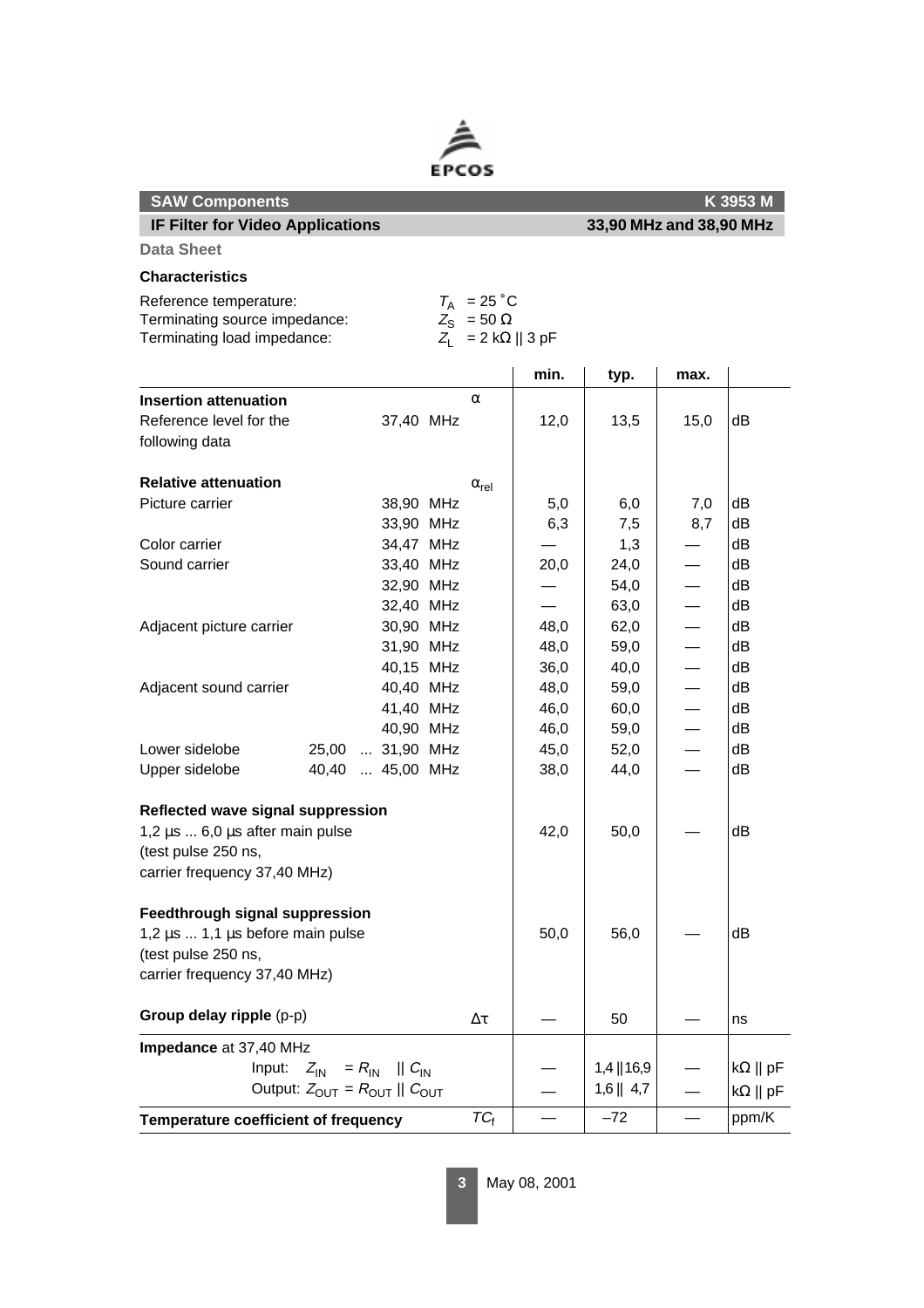

**IF Filter for Video Applications 33,90 MHz and 38,90 MHz**

**Data Sheet**

**Frequency response**



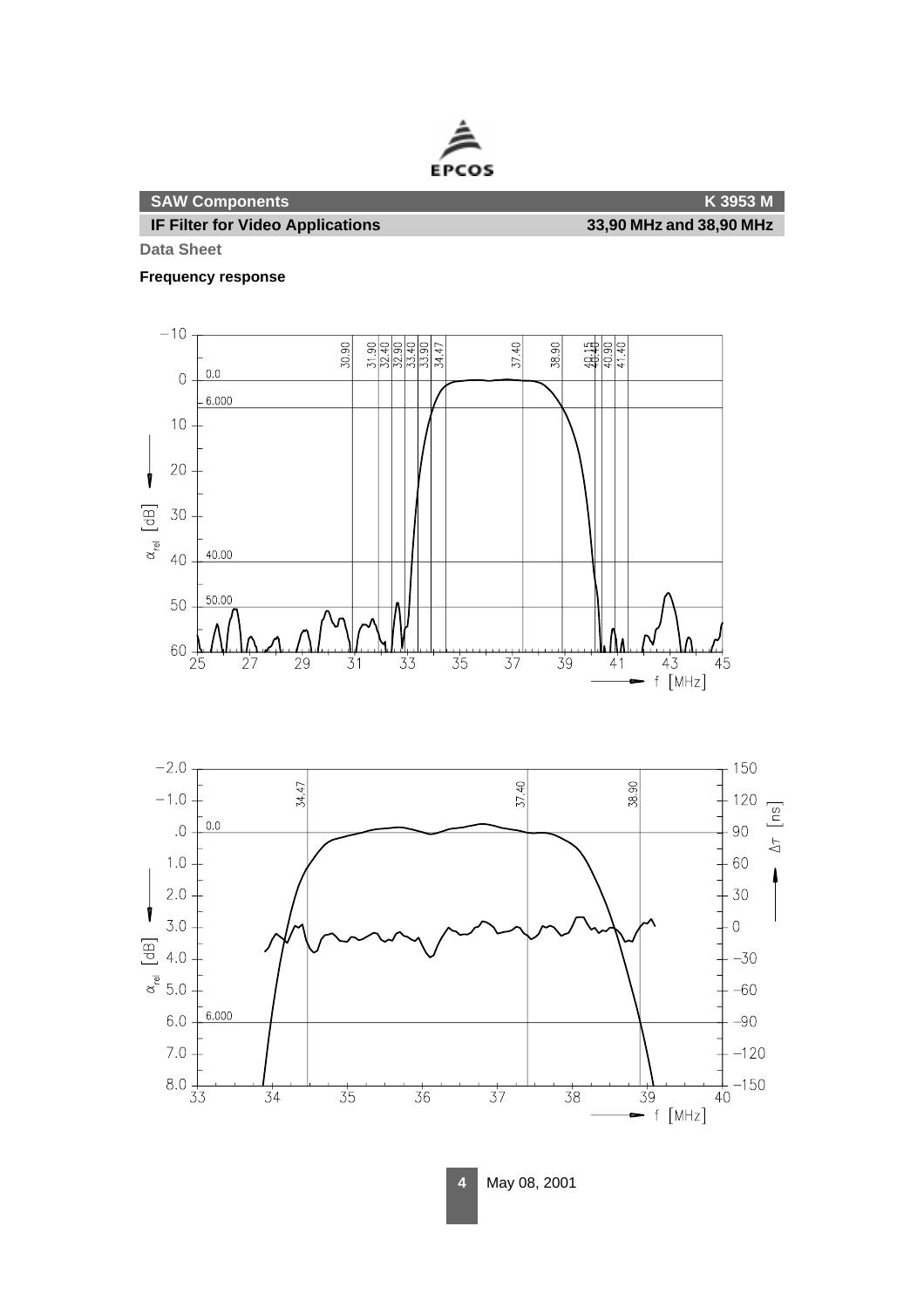

**Data Sheet**

#### **Frequency response**



# **Time domain response**